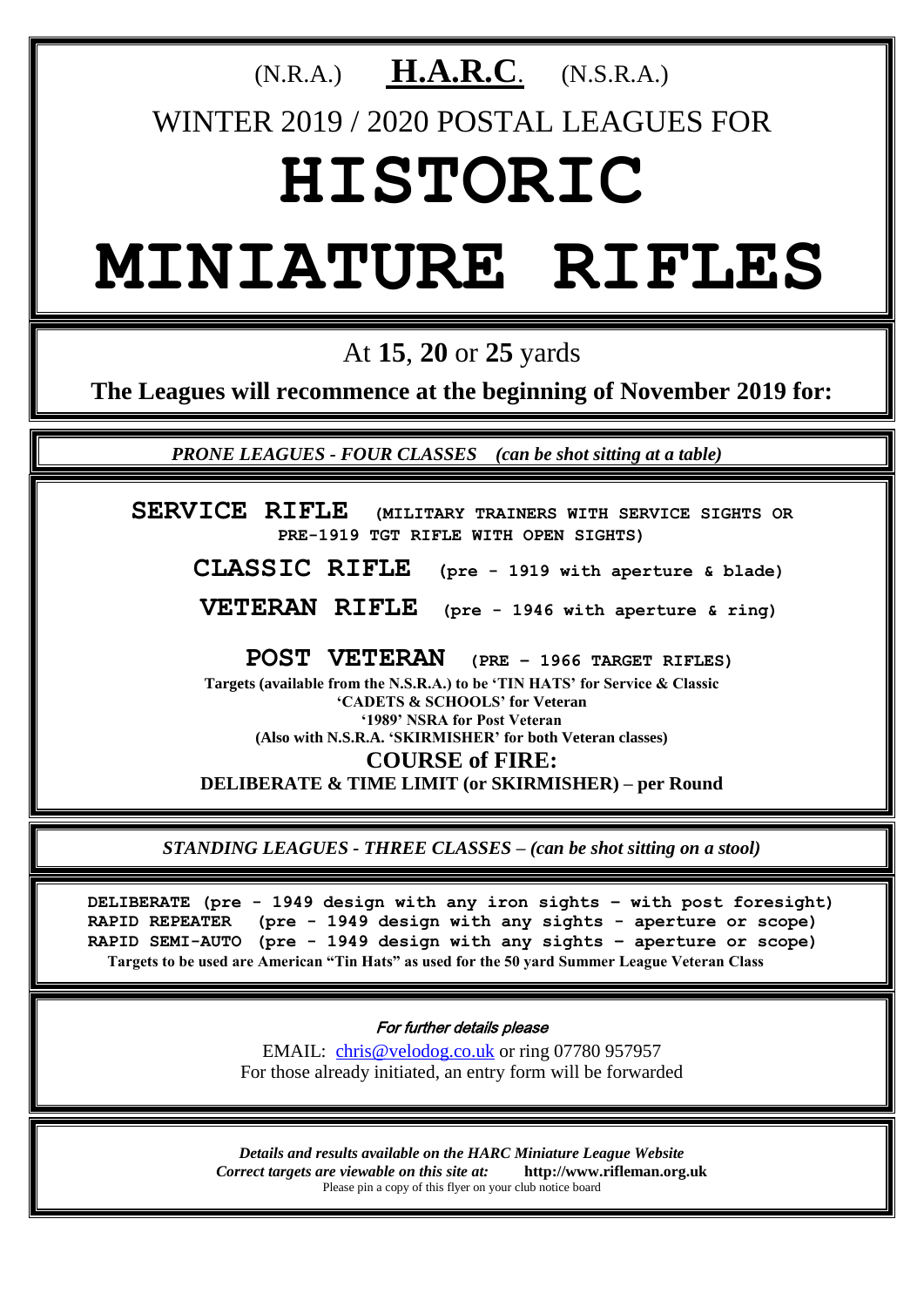#### **N.R.A. ~ HISTORIC ARMS RESOURCE CENTRE ~ N.S.R.A.**

#### **WINTER 2019/2020 MINIATURE (not entirely RIMFIRE) RIFLE LEAGUES**

ENTRY FORM

| SURNAME(Mr/Mrs):                                                                       | <b>FIRST NAME:</b>                                                                | <b>KNOWN AS:</b>                               |
|----------------------------------------------------------------------------------------|-----------------------------------------------------------------------------------|------------------------------------------------|
| ADDRESS: ADDRESS:                                                                      |                                                                                   |                                                |
|                                                                                        |                                                                                   |                                                |
|                                                                                        |                                                                                   |                                                |
|                                                                                        |                                                                                   |                                                |
|                                                                                        |                                                                                   |                                                |
| <b>Contact Telephone No:</b>                                                           | mobile:                                                                           |                                                |
| CLUB:                                                                                  |                                                                                   | RANGE to be used: (15, 20, 25 yards)circle     |
| Details of rifle/s you anticipate using<br>serial no.                                  |                                                                                   |                                                |
| <b>PRONE:</b><br><b>SERVICE</b>                                                        |                                                                                   |                                                |
|                                                                                        | Service Rifle Sights: (Open or Aperture - "O" or "A")____________________________ |                                                |
| <b>CLASSIC</b>                                                                         |                                                                                   |                                                |
|                                                                                        |                                                                                   |                                                |
|                                                                                        |                                                                                   |                                                |
| <b>STANDING:</b>                                                                       |                                                                                   |                                                |
|                                                                                        |                                                                                   |                                                |
| <b>SEMI-AUTO</b>                                                                       |                                                                                   |                                                |
|                                                                                        | Please show MATCHES TO BE ENTERED below by filling in entry fees                  |                                                |
| <b>POSTAL results based entries</b><br>or                                              |                                                                                   | 1 x £5.00 Entry fee + $\pounds$ 7.00 per match |
| 1 x £3.00 Entry fee + $\pounds$ 7.00 per match<br><b>EMAIL</b> results based entries * |                                                                                   |                                                |
| * EMAIL address: (please enter below CLEARLY in CAPITALS)                              |                                                                                   |                                                |
| <b>Email:</b>                                                                          |                                                                                   |                                                |
| <b>ENTRY &amp; MATCH FEES: please enter figures and total below</b>                    |                                                                                   |                                                |
| <b>PRONE:</b><br><b>SERVICE -</b>                                                      | <b>STANDING:</b><br><b>DELIBERATE -</b>                                           | <b>Contract Contract Contract Contract</b>     |
| CLASSIC -<br><u> 1989 - Johann Barbara, martin a</u>                                   |                                                                                   | RAPID REPEATER - ______________                |
| <b>VETERAN-</b>                                                                        | SEMI-AUTO -                                                                       |                                                |
|                                                                                        |                                                                                   |                                                |
| <b>CHEQUE TOTAL:</b>                                                                   |                                                                                   |                                                |
|                                                                                        | PLEASE MAKE CHEQUES PAYABLE TO THE N.S.R.A.                                       |                                                |
| SIGNED:                                                                                | DATE:                                                                             |                                                |
| ENTRIES CLOSE at the END of October 2019                                               |                                                                                   |                                                |
| and return to HARC-MRL, 100 Denton Drive, Hollingbury, Brighton, BN1 8DL               | PLEASE MAKE CHEQUES PAYABLE TO THE N.S.R.A.                                       |                                                |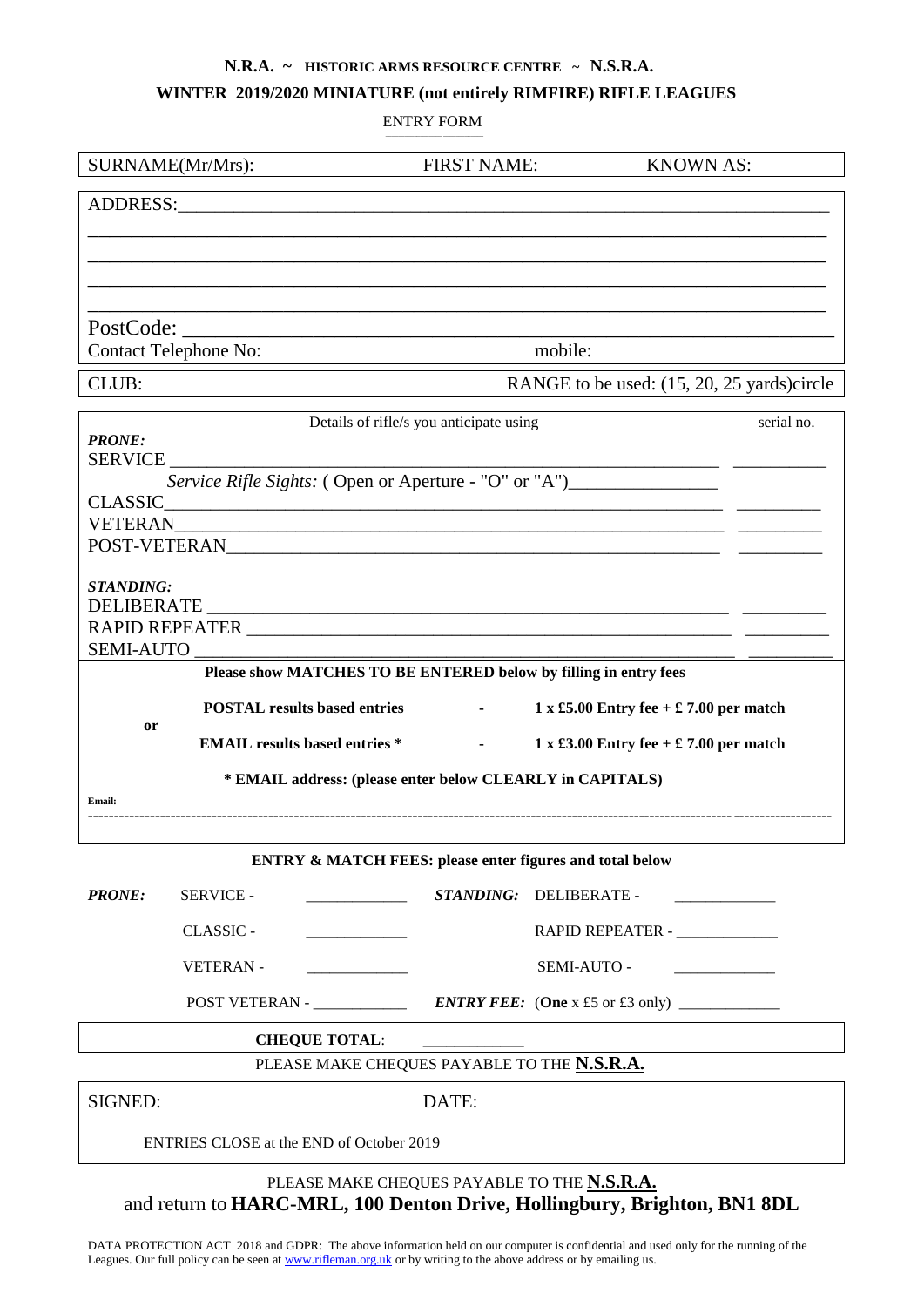#### **N.R.A. HISTORIC ARMS RESOURCE CENTRE**

#### **WINTER MINIATURE (not only RIMFIRE) RIFLE LEAGUES** *Run solely by volunteers and with the assistance of the N.S.R.A.*

#### **Information and shooting instructions for the PRONE LEAGUES**

#### **RIFLES**

Earlier rifles can be used in a later class, but not vice-versa. If you have an old Greener or Bonehill converted Martini-Henry with both Service and appropriate aperture sights fitted then, should you rise to the challenge, you *could* shoot it in all four classes. **Service Rifle**, any pre - 1946 military training rifle with original battle sights or pre - 1919 target rifle with open sights (blade and "V") is acceptable. We also include Enfields Nos. 5, 7, 8 and 9 with their *SERVICE* sights (no target adapters), these all being of the same basic design.

**Classic Rifle**, any pre - 1919 military or target rifle; e.g. Bonehill, Greener or BSA models up to 12 ( a Model 13, which is technically out of class, is really a lightweight 12 and will be allowed). Aperture rear sights of the appropriate age may be used with blade or barleycorn foresight.

**Veteran Rifle**, any pre - 1946 service or target rifle; e.g. BSAs up to model 12/15 or Vickers Standard / Empire, Winchester 52s Models A, B and C (although the C is a later design it is deemed comparable). The BSA Century is again technically out of class but we will allow this to be used since it would be outclassed in Post Veteran. Aperture sights of the appropriate age may be used both front and rear: (NO Perspex foresight elements for instance).

**Post Veteran**, any Mk. I, II or III BSA Martini International, any Remington 37, or Winchester 52s including Model D. The class "upper" limit is *no longer* set so that no rifle with a fully-floating barrel is eligible. You may now use early models of Anschutz, Walther, Finnish Lion, Hammerli, etc. The rifle design dateline has been moved to encompass these and equivalent rifles up to and including 1966. Perspex foresight elements may be used.

If you are unable for any reason to shoot prone, then cards may be shot sitting at a table provided that no part of the rifle touches the table, and it is supported solely by the firer's arms with elbows only in contact with the table.

#### **EQUIPMENT**

To keep the cost of competing to a minimum, particularly for those not already (or still!) in possession of suitable equipment, then if you only have a state of the art non-stretch sling and heavy shooting jacket, you may use these until you can find an old Tenex or similar jacket. A self-supporting jacket should not be zipped or buttoned up, however. We are attempting to get back to basics here, so please enter into the spirit of the competition.

#### **COURSES OF FIRE**

**Service Rifle:** One card deliberate and one time limit - 10 shots in 2 minutes on the N.S.R.A. "Tin Hat" target.

A jacket with elbow and shoulder pads may be used and a basic two-point sling, but NO glove.

**Classic Rifle**: One card deliberate and one time limit - 10 shots in 90 seconds on the N.S.R.A. "Tin Hat" target. A *thin* glove (not a modern heavy one) on the supporting hand and a basic two-point sling are permissible along with a jacket as for Service. **Veteran Rifle**: One card deliberate on the N.S.R.A. "Cadets & Schools" target and one card timed on the N.S.R.A.

"Skirmisher" target - as many scoring shots in a minute. Single shot loading only, magazines are NOT to be used. Jacket and glove as Classic. Basic single point classic webbing or leather sling permissible.

**Post Veteran**: One card deliberate on the current NSRA 1989 ten diagram target and one card timed on the N.S.R.A. "Skirmisher" target - as many scoring shots in a minute. Single shot loading only, magazines are NOT to be used. Jacket and glove as Classic. Basic single point classic webbing or leather sling permissible.

Note that some of the above targets have five aiming marks and obviously require two shots per aiming mark; 15 yard tin hat targets have ten diagrams.

The targets required for prone competitions are available from the N.S.R.A. at:

N.S.R.A., Lord Roberts House, Bisley Camp, Brookwood, Woking, Surrey, GU24 0PB. NSRA Shop Tel: 01483 485511

Tin Hat" or "Cadets and Schools" targets should be readily available from the N.S.R.A. for 15, 20 & 25 yards; however, the skirmisher is only available for 25 yards. For shorter ranges these could be photocopied onto suitable paper. For anyone shooting at 15 or 20 yards range, the target should be reduced to 57% of the original for use at 15 yards, and to 78% of original for use at 20 yards

#### **Timed Targets**

These are to be started with breech open (and empty) and one round only in the fingers. At the command, load and fire one shot on each diagram, (except on the five diagram targets, which require two shots per diagram.

On Skirmisher targets, you may shoot at each of the eight aiming marks in any order either once or twice, (i.e., you may put up to two successive shots on each black), until "Cease firing" is called after 60 seconds. HOWEVER, if three shots appear on any diagram before all the other diagrams already have two shots on them that point will be deducted.